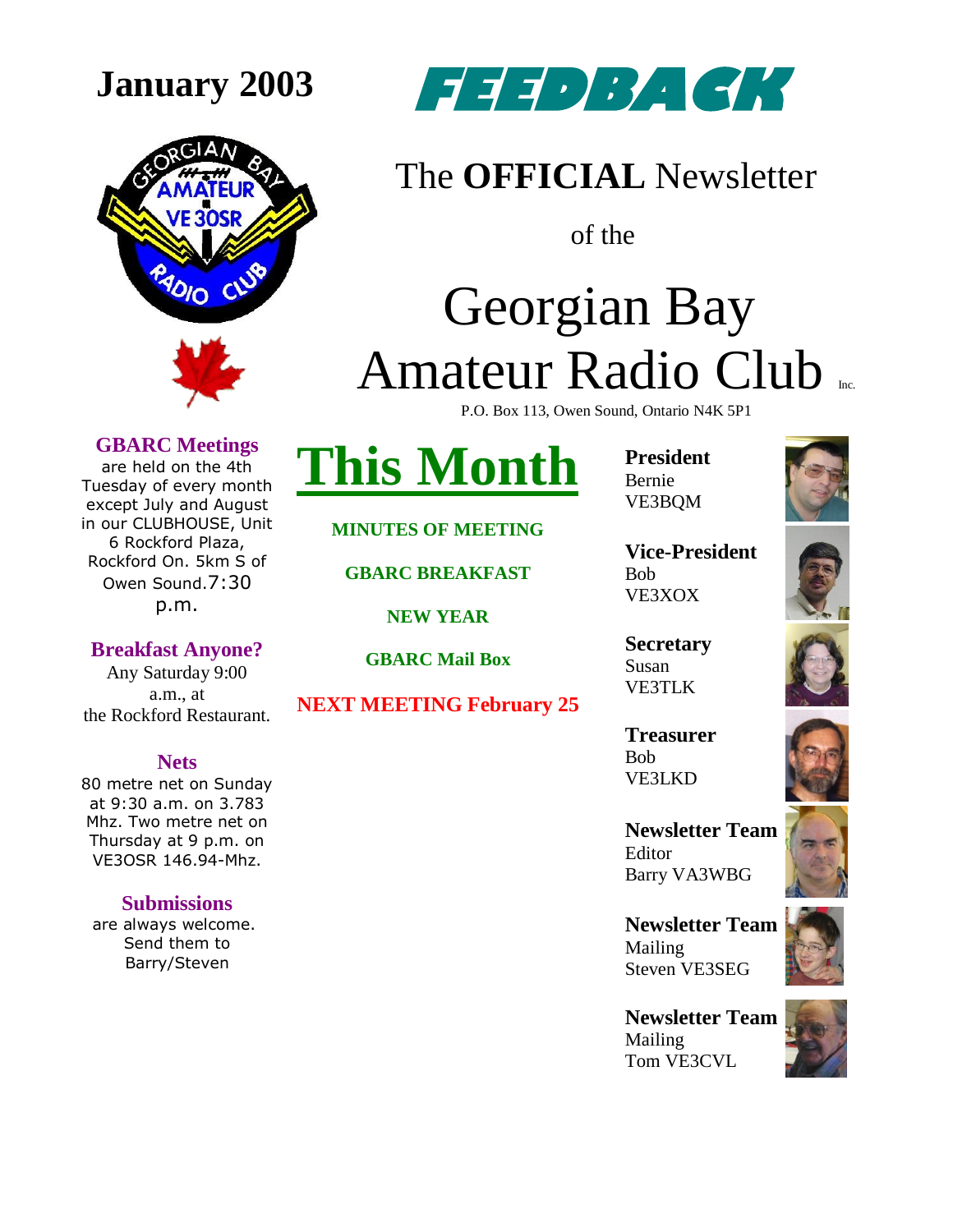## **GEORGIAN BAY AMATEUR RADIO CLUB MINUTES OF MEETING Nov 26th 2002**



Present: Henry VE3UWD, OkkeVE3TWI, Dieter VA3DST, Tom VE3CVL, Bob McKay VE3MCK, Jim VA3CJM, Chris VA3MUM, Ashley VA3XOX, Gene VE3IJD, Randy SWL, Bernie VE3BQM, Tom VA3BBH, Joe VA3JNA, Barry VA3WBG, Steven VE3SEG, Stan VA3ZON, Dave VE3DXO

Motion by Jim CJM to accept minutes of last meeting, seconded by Henry UWD .

The Treasurer's report was read by Bernie BQM.

Amateur of the Year election was held and the results will be announced at the Christmas Party. The trophy will also be presented at the dinner.

#### **New Business**

Bill DIQ has donated a framed picture in memory of Ian Sutherland HXX, to give to Betty and Rose for the family. A card was available for members to sign and then it will be sent to the family.

The Scouts Winter camp-out will be in Owen Sound Harrison Park last weekend of January. Anyone interested in taking part for the radio group can get in touch with Bob NX.

A discussion was held regarding having a 2m net on Sunday 9:30 a.m. 146.94 and an 80m net on Wednesday 9:00 p.m. 3.735 MHz. It was agreed to try for month of December and then re-assess by participants whether to continue.

Bob NX gave out I.R.L.P. Summary information with a brief overview. There will be a demonstration night planned in the new year. Bob NX and Gene IJD will provide details for this.

The monthly meetings will have the theme of "Back to Basics". There have been several requests to review and research/discuss various topics in the radio field. Each meeting will cover a topic as part of the regular business covered.

Bob McKay suggested the club consider offering the next amateur radio courses early fall or late spring so weather and seasonal activities do not conflict. This will be taken into consideration if instructors are available at these times.

2 apple pies were donated by Bob NX for the 50/50 draw with proceeds to the club. Okke and Chris each won a pie and the club received a \$ 35.00 donation. Thank you Bob and "grandma Vary" for the delicious pies.

Jim CJM gave the presentation of radio communication afloat with accompanying pictures of the scenery enjoyed throughout CJ's boat trip south.

Meeting adjourned with motion from Dieter DST and seconded by Tom CVL at 9:30 p.m.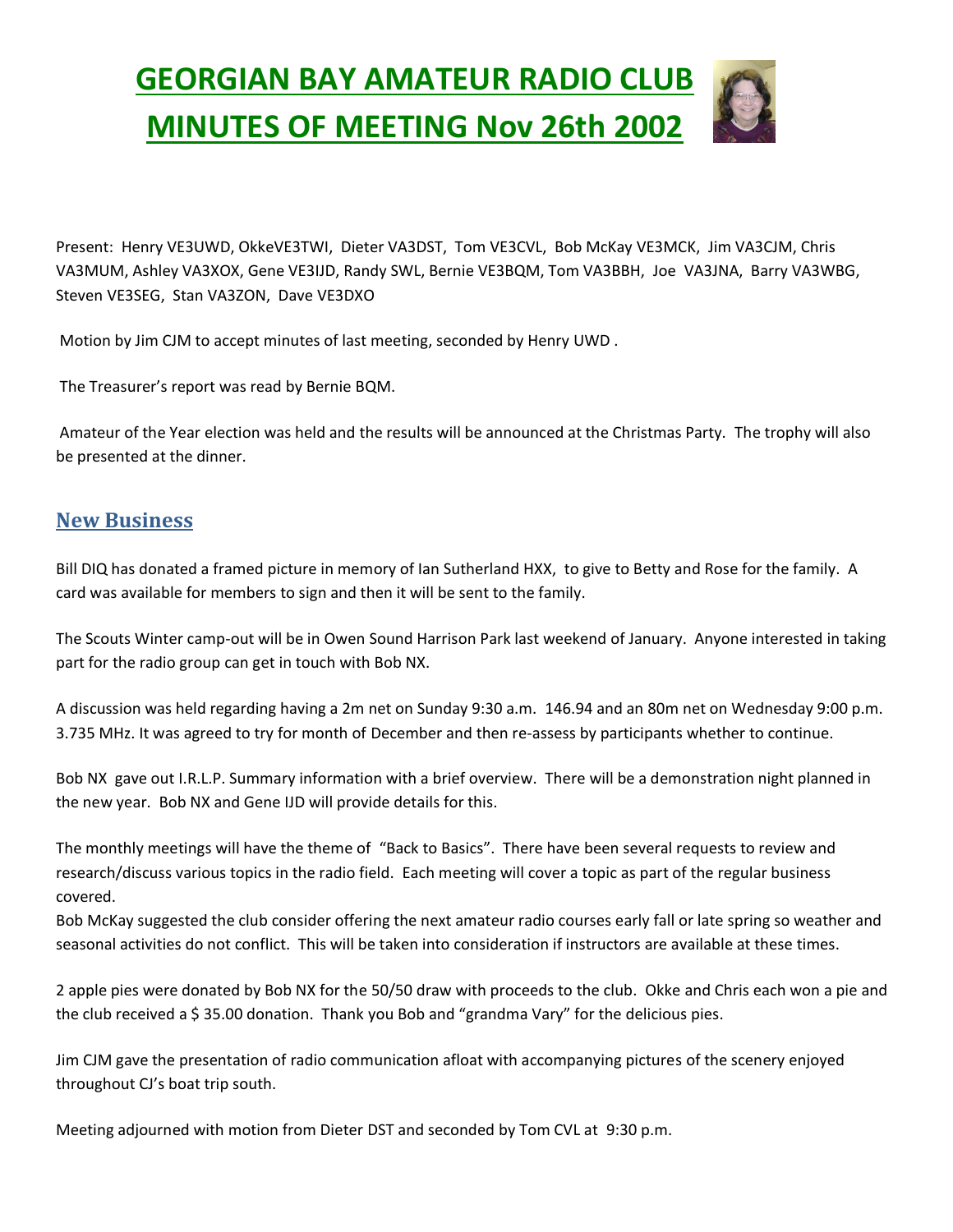### **GBARC BREAKFAST**

### **GBARC BREAKFAST MEETING JANUARY 18, 2003**

Several members of the GBARC club meet each Saturday morning, around 8:30<br>a.m., for breakfast at the restaurant at Rockford, beside the club QTH. Here are<br>some photos from the January 18, 2002 informal get-together. See wh